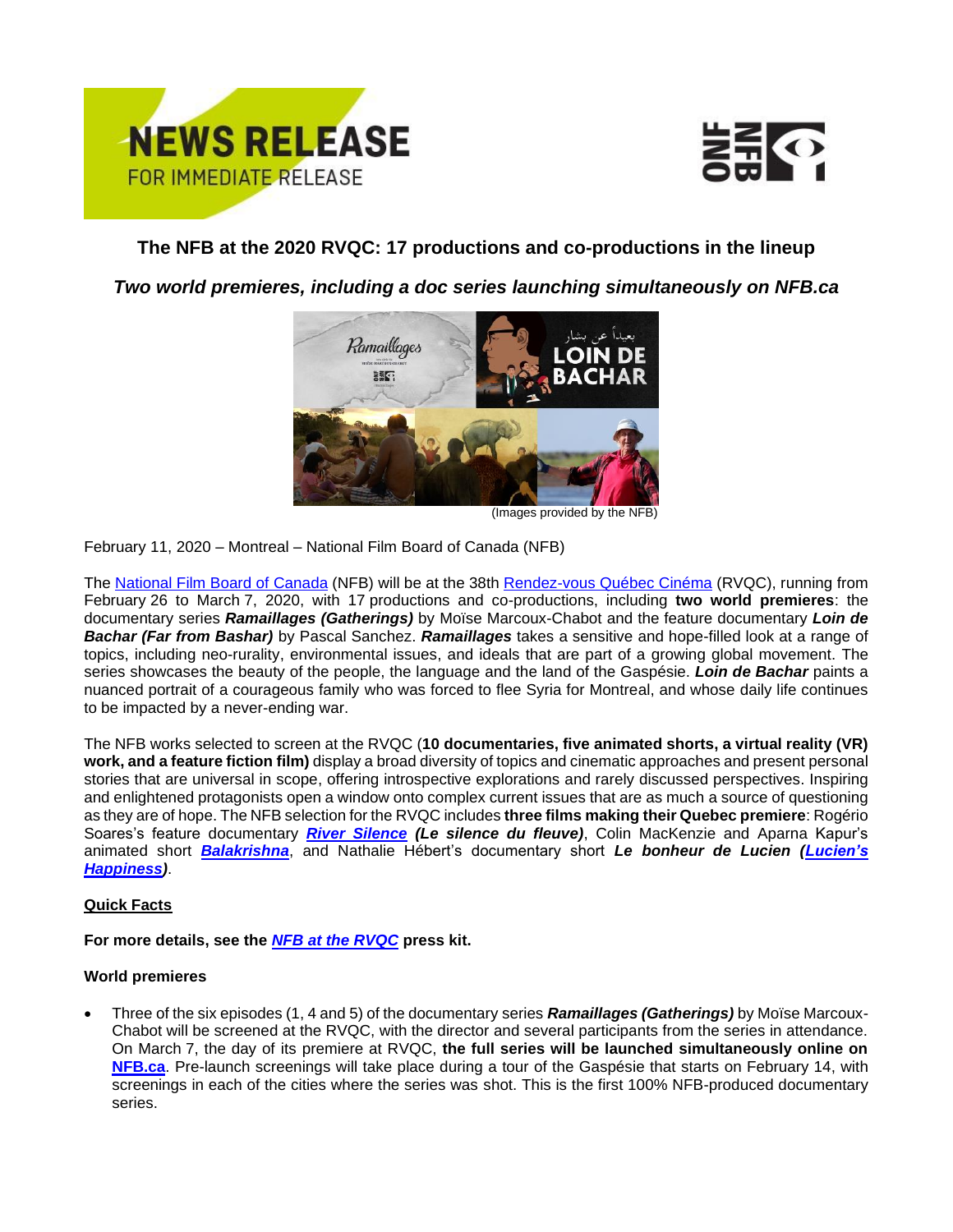• Following its premiere at the RVQC in the presence of the director, Pascal Sanchez's feature documentary *Loin de Bachar (Far from Bashar)* will **open at the Cinémathèque Québécoise on March 27**. In addition, as part of the *Cinéastes racontent* series, the director will talk about his process for creating documentaries **on Wednesday, March 25,** at the Cinémathèque Québécoise.

### **Documentaries**

These documentaries, including six feature-length films by filmmakers such as Alanis Obomsawin and Will Prosper, have been screened or are currently being screened at festivals and in communities in Quebec, elsewhere in Canada, and around the world.

- *River Silence (Le silence du fleuve)* by Rogério Soares QUEBEC PREMIERE The film world premiered at Hot Docs, where it received an honorable mention.
- *Le bonheur de Lucien (Lucien's Happiness)* by Nathalie Hébert QUEBEC PREMIERE The debut work from this winner of the NFB Tremplin competition, organized in collaboration with [Radio-](https://ici.radio-canada.ca/)[Canada,](https://ici.radio-canada.ca/) this short film world premiered at the Festival international du cinéma francophone en Acadie (FICFA). The filmmaker will attend the screening.
- *Jordan River Anderson, le messager* **(***[Jordan River Anderson, The Messenger\)](https://www.nfb.ca/film/jordan-river-anderson-the-messenger/)* by Alanis Obomsawin
- *Kenbe la, jusqu'à la victoire* **(***[Kenbe la, Until We Win\)](https://www.nfb.ca/film/kenbe-la-until-we-win/)* by Will Prosper The filmmaker will attend the screening.
- *La fin des terres [\(Where the Land Ends\)](https://www.nfb.ca/film/where-the-lands-ends/)* by Loïc Darses 2019 RVQC closing film. The filmmaker will attend the screening.
- *Le fond de l'air [\(White Noise\)](https://vimeo.com/367865718)* by Simon Beaulieu The filmmaker will attend the screening.
- *L'Apollon de Gaza [\(The Apollo of Gaza\)](https://www.nfb.ca/film/apollo-of-gaza/)* by Nicolas Wadimoff The filmmaker will attend the screening.

#### **Animated shorts**

These animated works have gained acclaim at the most prestigious festivals in Canada and abroad. Montreal audiences will have a chance to discover or rediscover them on the big screen.

- *Balakrishna* by Colin MacKenzie and Aparna Kapur QUEBEC PREMIERE The film world premiered at the FIN Atlantic International Film Festival. Colin MacKenzie will attend the screening.
- *Le cortège* (*[The Procession](https://www.nfb.ca/film/procession/)*) by Pascal Blanchet and Rodolphe Saint-Gelais Rodolphe Saint-Gelais will attend the screening.
- *Le mal du siècle [\(The Great Malaise\)](https://vimeo.com/374727640)* by Catherine Lepage
- *Physique de la tristesse [\(The Physics of Sorrow\)](https://www.nfb.ca/film/physics-of-sorrow/)* by Theodore Ushev
- *Sans objets [\(No Objects\)](https://vimeo.com/327779853)* by Moïa Jobin-Paré The filmmaker will attend the screening.

#### **VR**

• *[Gymnasia](https://www.nfb.ca/interactive/Gymnasia/)* by Chris Lavis and Maciek Szczerbowski Co-produced by the NFB and [Felix & Paul Studios,](https://www.felixandpaul.com/) this innovative work has won numerous awards and been viewed around the world.